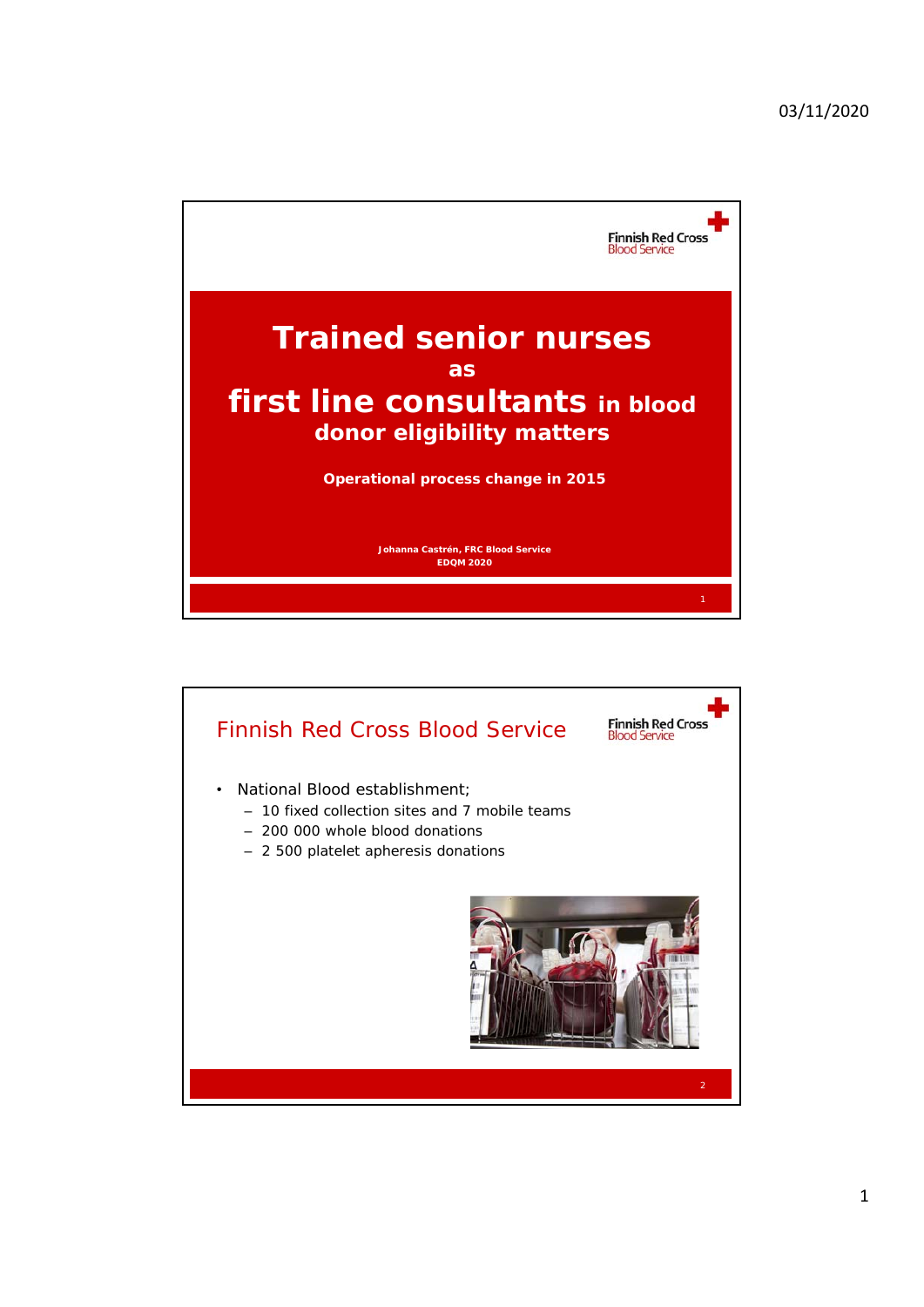

|                                  |                           | <b>Before</b><br>2015 | <b>Since</b><br>2015 |
|----------------------------------|---------------------------|-----------------------|----------------------|
| Health questionnaire             | Donor                     |                       |                      |
| Donor interview, heamoglobin     | <b>Nurse</b>              |                       |                      |
| "Second opinion"                 | Nurse, local<br>colleague |                       |                      |
| Phone consultation (first level) | Physician                 |                       |                      |
|                                  | Trained senior<br>nurse   |                       |                      |
| Second level phone consultation  | Physician                 |                       |                      |
|                                  |                           |                       |                      |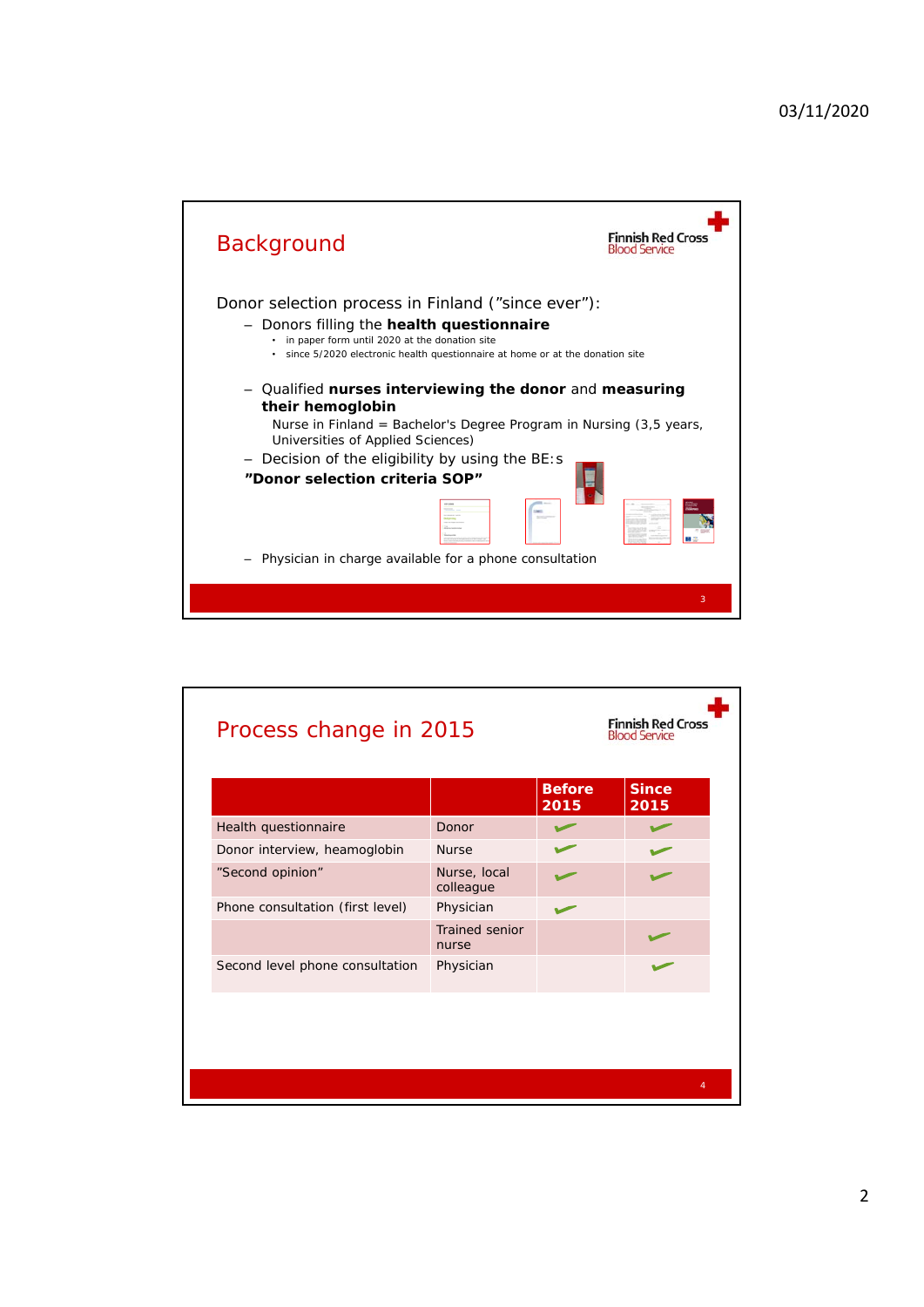| Process change in 2015                    | <b>Finnish Red Cross</b><br><b>Blood Service</b> |                       |                      |  |
|-------------------------------------------|--------------------------------------------------|-----------------------|----------------------|--|
|                                           |                                                  | <b>Before</b><br>2015 | <b>Since</b><br>2015 |  |
| Health questionnaire                      | Donor                                            |                       |                      |  |
| Donor interview                           | <b>Nurse</b>                                     |                       |                      |  |
| "Second opinion"                          | Nurse, local<br>colleague                        |                       |                      |  |
| Phone consultation (first)<br>Level)      | Physician                                        |                       |                      |  |
|                                           | <b>Trained</b><br>senior<br>nurse                |                       |                      |  |
| <b>Second level phone</b><br>consultation | Physician                                        |                       |                      |  |
|                                           |                                                  |                       | 5                    |  |

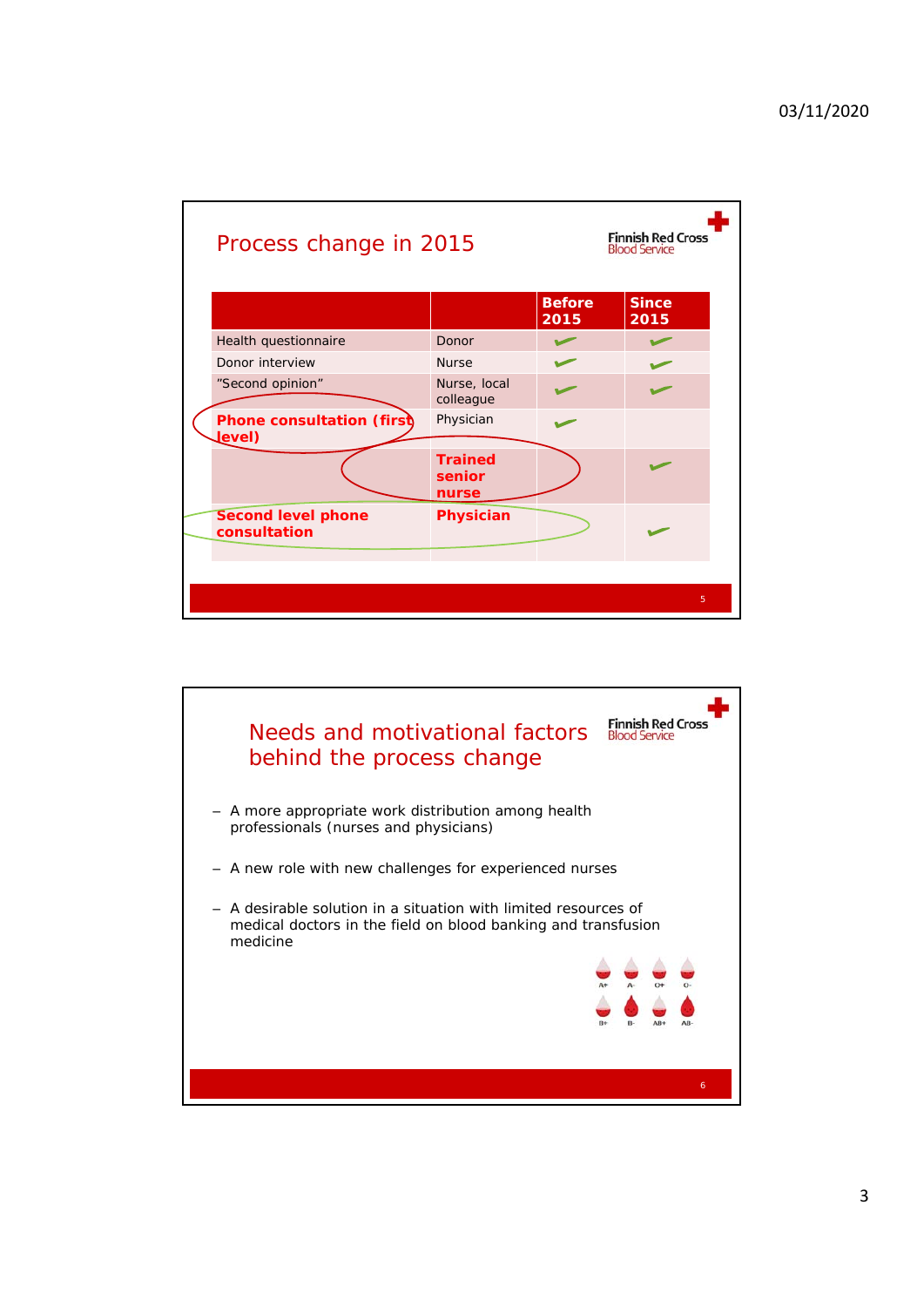

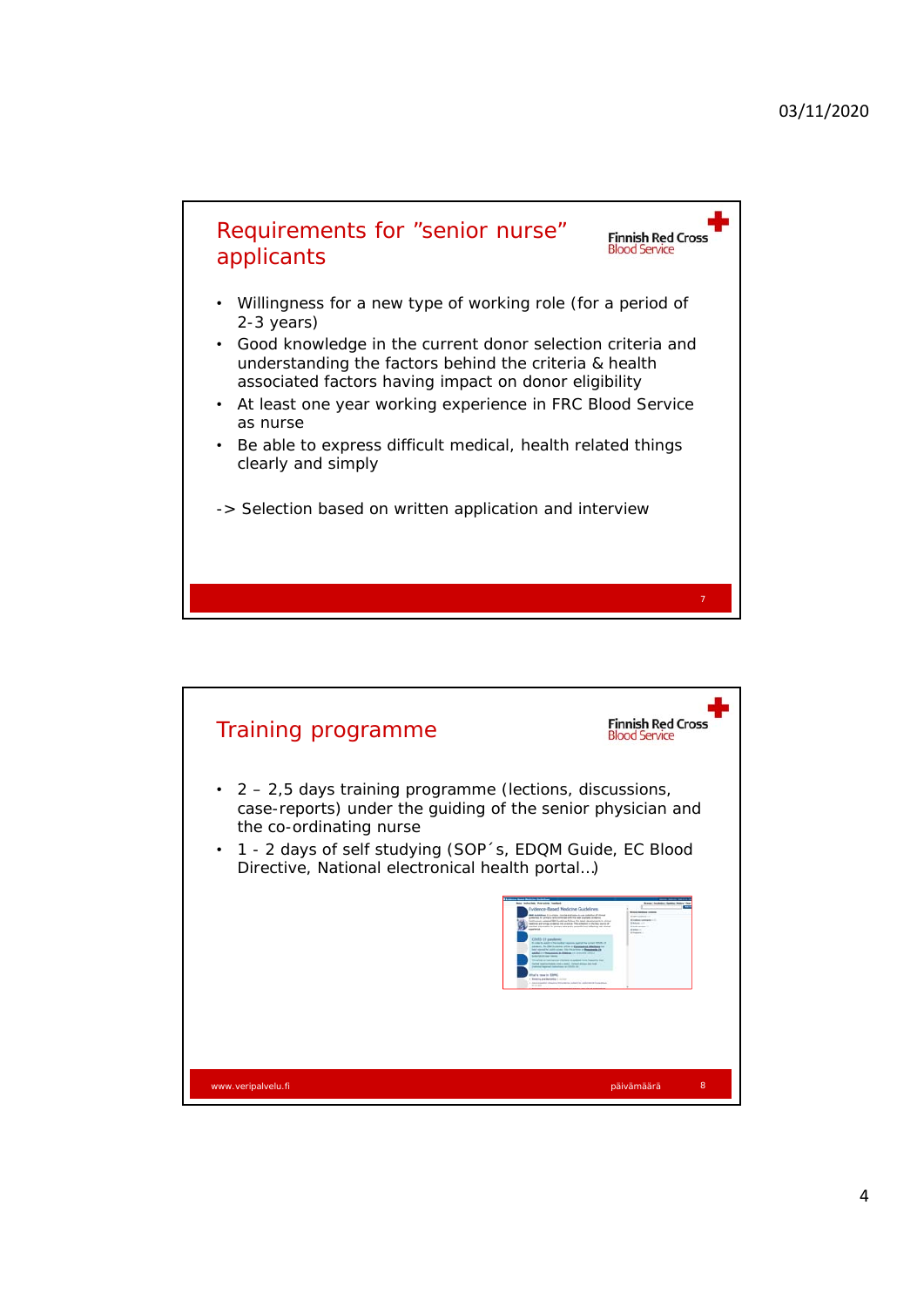

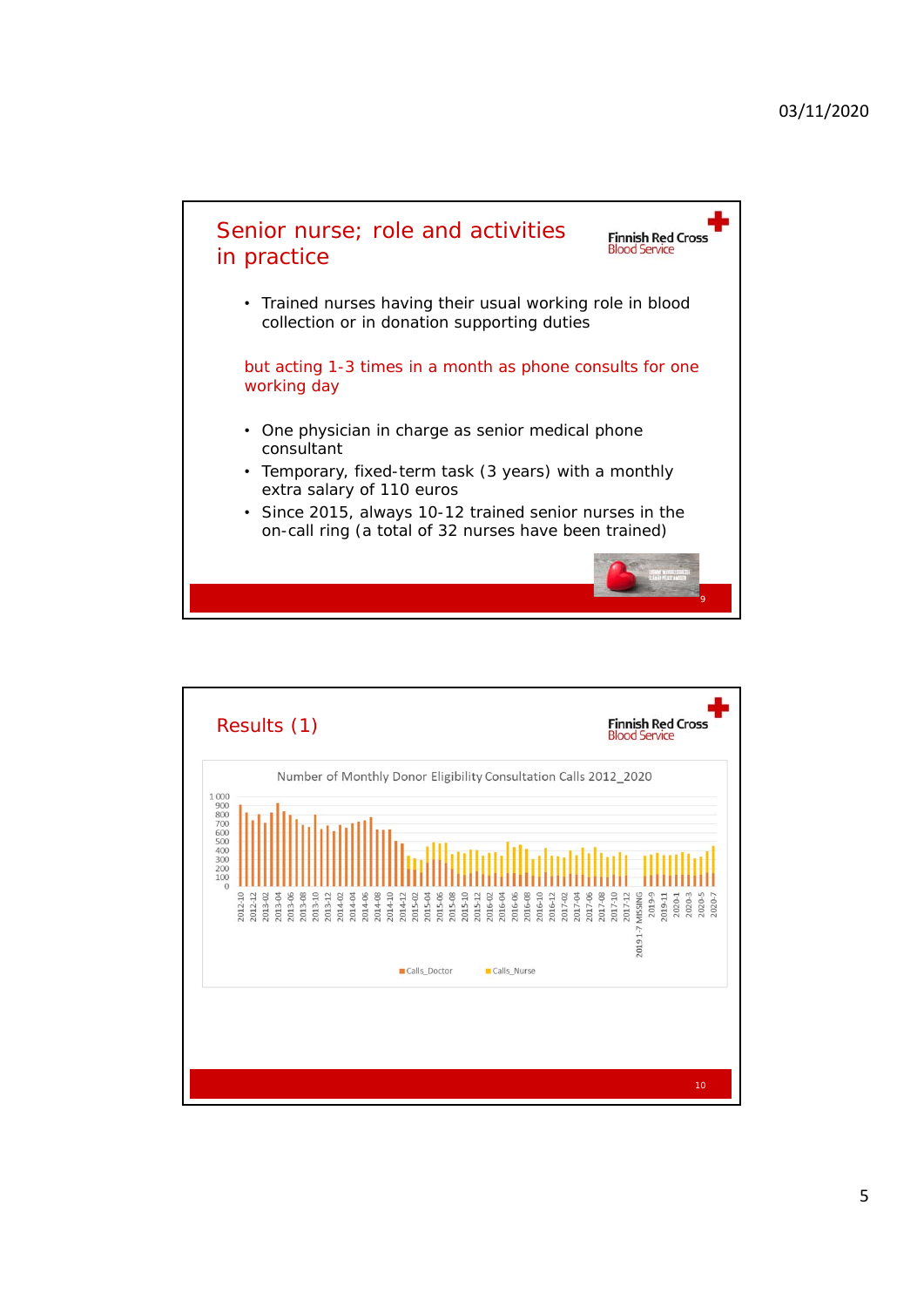

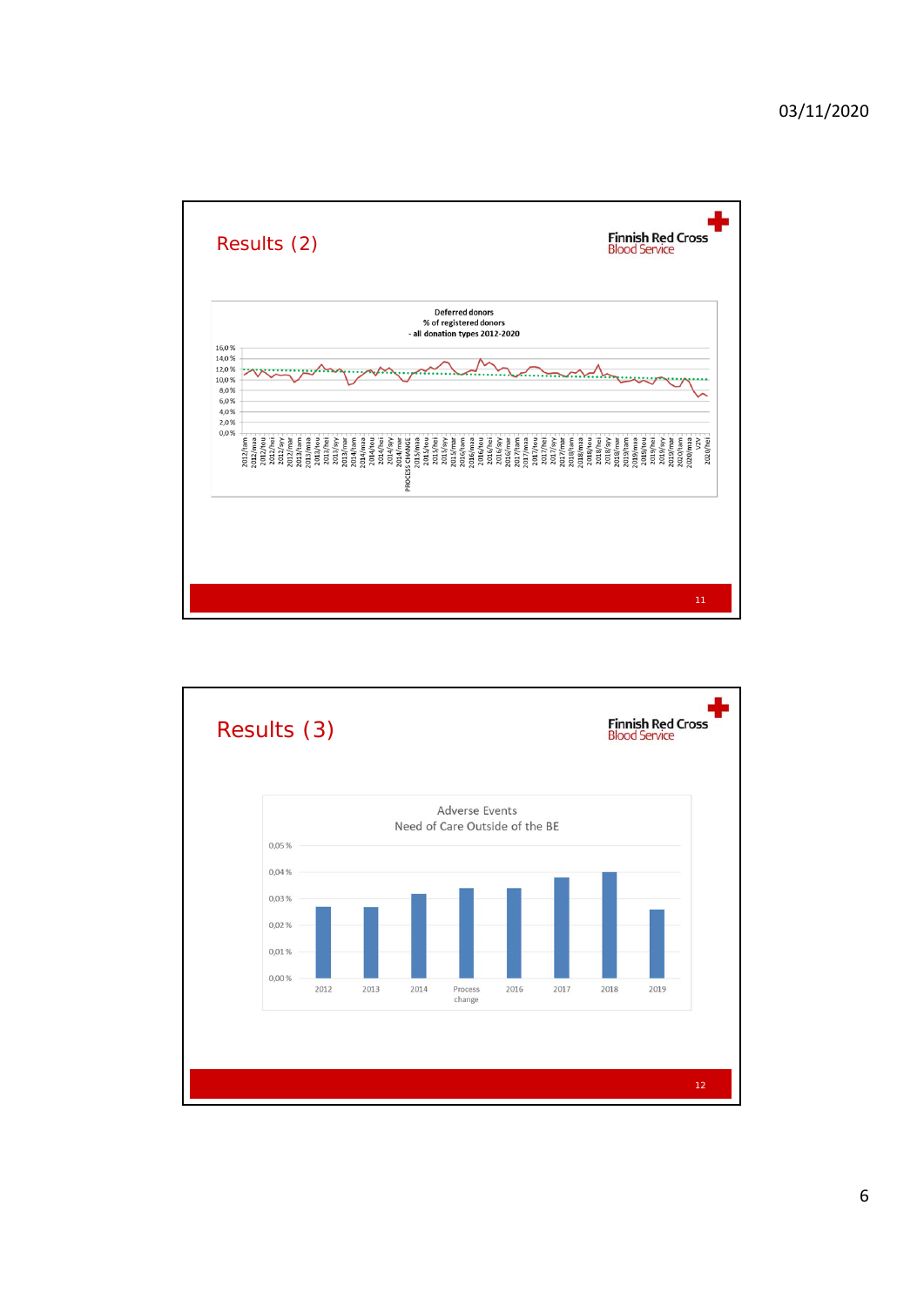